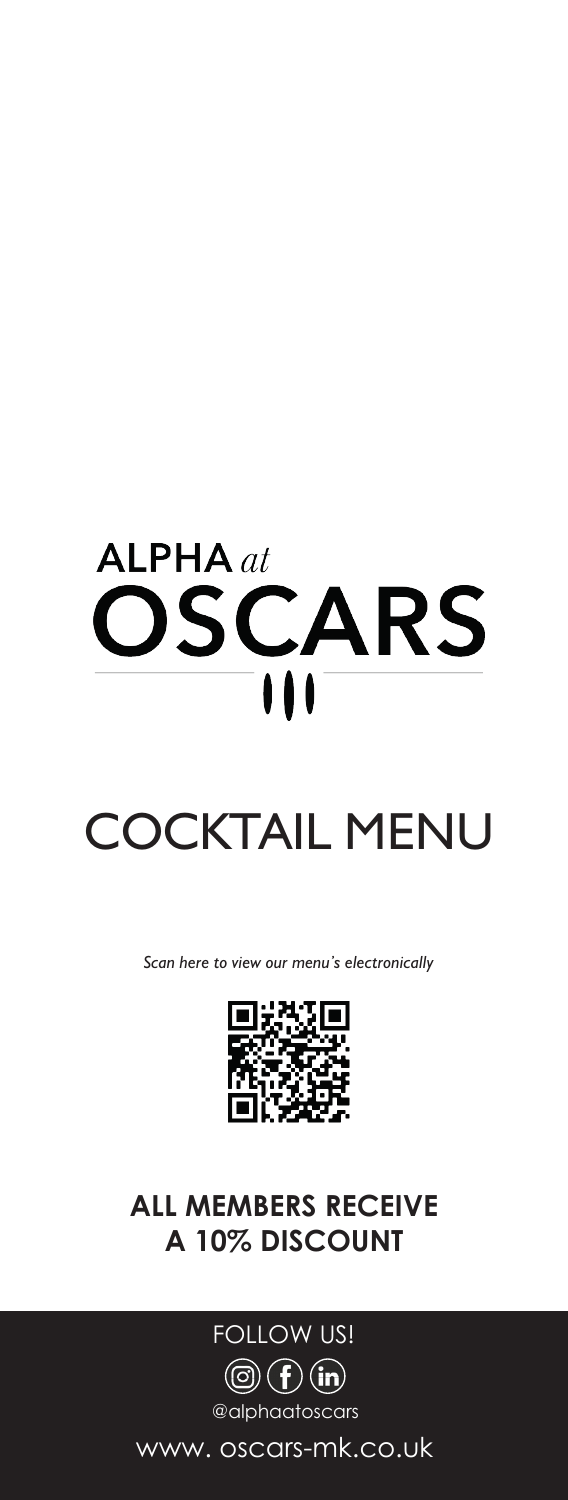# CAIPIRINHA - £8.80

*Take your taste buds to the carnival with our take on the Brazilian National Cocktail. Lime & brown sugar mixed with Cachaça & garnished with a dried lime wheel. Also available in berry & passionfruit flavours.* 

#### OCHO DIABLO - £11.00

*Our sweet & stormy blend of Ocho Reposado, crème de mûre & lime juice, topped with ginger beer & garnished with a dry lime wedge.*

#### FRENCH MARTINI - £11.00

*We hope you j'adore our fancy, French classic mix of Chambord, French vodka & cold press pineapple juice, with raspberry to garnish.*

#### GOLDEN DAWN - £9.90

*Awaken your taste buds with our delectable mix of Tanqueray gin, Calvados brandy, Martell VS cognac, Giffard apricot brandy, refreshing orange juice, a dash of angostura bitters & grenadine, rimmed with orange zest.* 

#### MAKER'S MAI TAI - £9.90

*Tiki with a twist – Maker's Mark whiskey, Cointreau & lime juice blended with Orgeat & sugar syrup and garnished with cherry & mint. A drink that will transport your senses to the Polynesian islands.* 

#### COSMOPOLITAN - £11.00

*For sophisticated city lovers. An exquisite blend of Ketel One lemon vodka, Cointreau & lime juice, mixed with cranberry juice & flamed orange zest to garnish.*

# SUMMER BREEZE - £11.00

*A cocktail designed to take your taste buds to paradise. Ketel One vodka, St Germain elderflower liqueur & mint leaves mixed with refreshing cranberry & apple juice, with mint & lavender to garnish & a lemon zest rim.*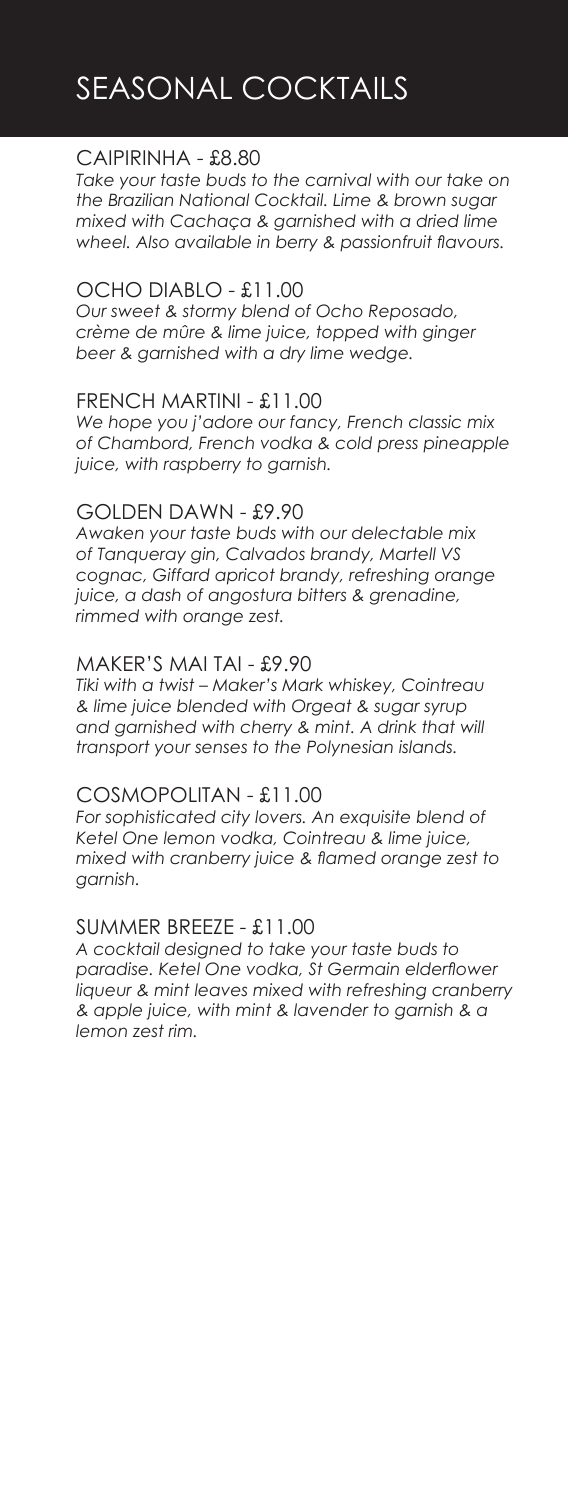# ESPRESSO MARTINI - £11.00

*A rich, indulgent mix of Black Cow vodka, Kahlúa & our house blend espresso coffee for night owls everywhere.*

# CARIBBEAN ZOMBIE - £11.00

*Oscar's tropical twist on this classic, crazy cocktail. Three types of rum – Kraken, Cut to the Overproof and Wray & Nephew, shaken & strained with Malibu, mint leaves, lime orange & pineapple juice, with a dash of bitters & garnished by dry pineapple, mint sprig & raspberry.*

#### PICANTE DE LA CASA - £9.90

*Savour our take on a spicy, smoky combination of Mezcal, smoked tequila & lime juice, paired with fresh chilli & coriander for a party on your taste buds.*

#### LYCHEE PALOMA - £11.00

*Sweet like Summer. A mouth-watering mix of lychee liqueur, Patrón Reposado, grapefruit & lime juice blended with agave syrup & topped with soda, lychee to garnish & a grapefruit rim.* 

#### FLORAL JOURNEY - £11.00

*Send your senses on a botanical voyage with our delicious blend of BLOOM gin, lemon juice, Velvet Falernum, with Suze & orange bitters, garnished by lavender.*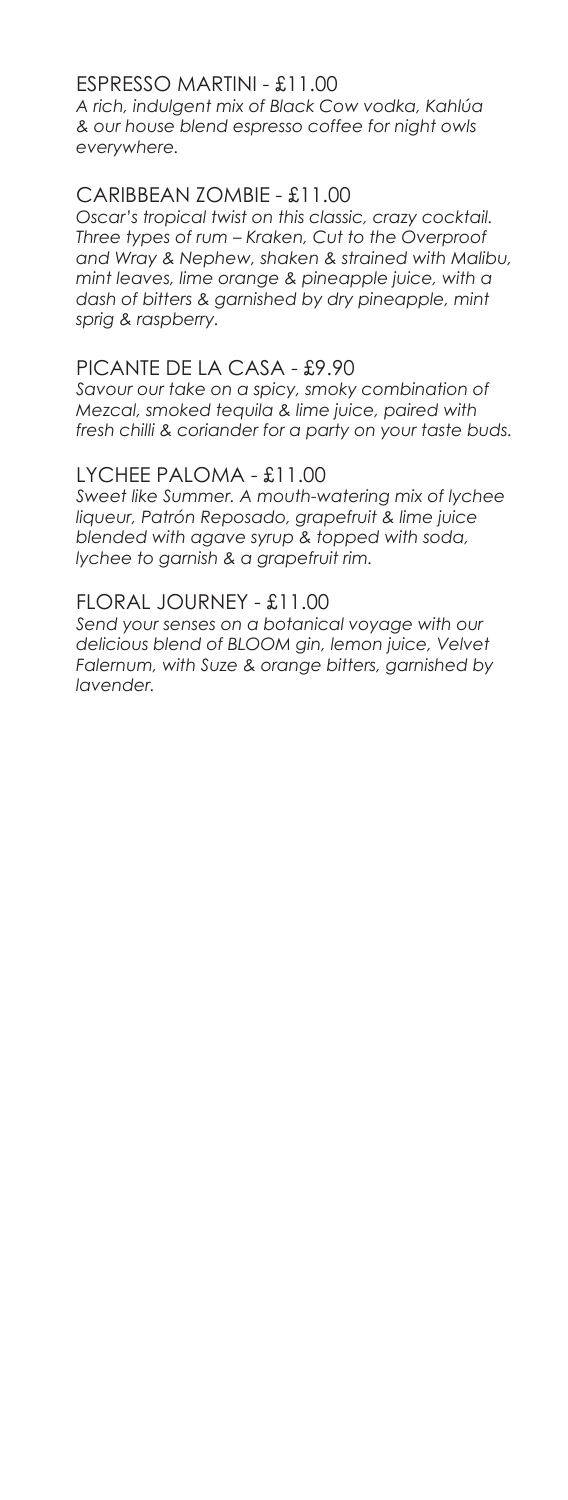# **MOCKTAILS**

# SUMMER PUNCH - £7.70

*Savour our punchy, passionfruit blend of passionfruit puree & seeds, sugar syrup, grapefruit juice & cranberry juice, garnished by an extra slice of passionfruit for a sweet, summery treat.*

# ELDERFLOWER COOLER - £7.70

*A refreshing blend of mint leaves, raspberries & elderflower cordial, topped with soda and garnished by mint sprig & a raspberry.*

# VIRGIN PIÑA COLADA - £7.70

*If you like piña coladas you'll love our delicious mix of coconut cream & pineapple juice, garnished with dry pineapple and a maraschino cherry.*

VIRGIN MANGO & PINEAPPLE DAIQUIRI - £7.70 *Oscar's alcohol-free twist on a classic tropical cocktail. Lime juice & sugar syrup mixed with mango & pineapple juice, & a mango fan to garnish.*

HIBISCUS COOLER - £7.70 *Our fruity, floral mix of hibiscus syrup, lime juice & ginger beer, with dry lime to garnish.*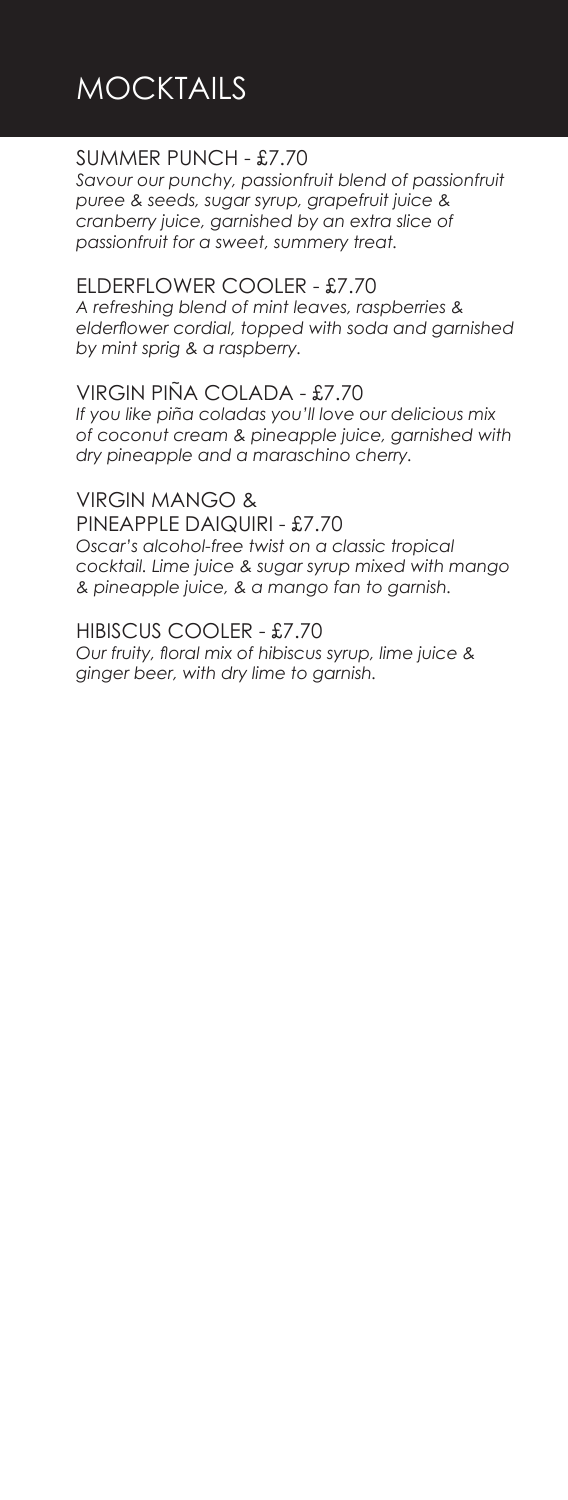# SIGNATURE COCKTAILS

# WOODY - £12.10

*An elegant mixture of Ketel One Vodka with peach liqueur & pineapple juice served straight up with a lemon twist.*

#### ALFAGRONI - £11

*Equal parts of gin, sweet vermouth & campari with an orange wedge.*

# ITABOU - £11

*A fresh mix of Buffalo Trace Bourbon with bergamot liqueur, fresh lime & bitters. Served straight up with a Maraschino cherry.*

#### LEMONBREEZE - £12.10

*A refreshing drink combining lemon vodka with orange & cranberry juice.*

#### WOODFORD STINGER - £11

*A mixture of Cognac, fresh lemon juice & mint served straight up with a Griottine cherry.*

# JASGUSS - £12.10

*This exceptional cocktail is made by shaking Buffalo Trace Bourbon with fresh raspberries, pineapple juice, cherry liqueur & fresh mint.*

#### REFRESHER - £11

*This short drink contains a mix of gin, elderflower & mint, served in a coupe glass with a lemon twist.*

# HOPE - £12.10

*A combination of Bone-Dry Gin with lychee & Dissarono. This is a wonderful combination served with lychee fruit.*

#### ALPHA 75 - £12.10

*This excellent refreshing cocktail contains Tanqueray Gin, fresh lemon juice & champagne. Served in a champagne glass with a lemon twist.*

# GAME, SET, MATCH - £11

*Everyone's a champion with our winning blend of Pimm's, Gordon's pink gin, Cointreau, sugar syrup, lemon juice & lemonade, fused with delicious, refreshing cucumber, strawberry, mint spring, & orange.*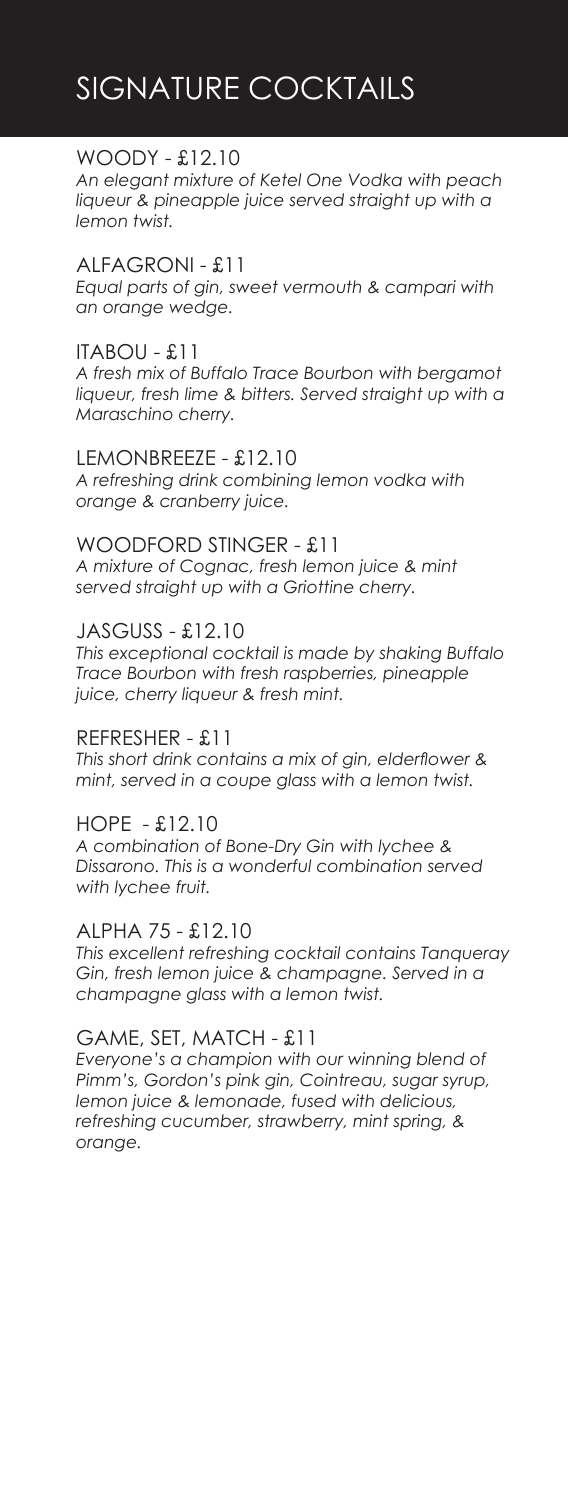# OLD FASHIONED - £11

*The father of all cocktails originated in 1871. An elegant combination of bourbon & Angostura bitters accompanied with the sweetness of the sugar cane.*

- *Classic Bourbon (Buffalo Trace) (Knob Creek)*
- *Why not try: (Woodford Reserve Rye) +£3*
- *For a sweeter experience Rum (Dom Papa) +£3*
- *For Smokey Whiskey Lovers (Lagavulin Whiskey) +£4*

# MANHATTAN - £11

*The drink that reinvented how cocktails were made in 1874. It is the father of the Martinez, the grandfather of the Martini, & the founder of all French-Italian cocktails. A combination of either bourbon or rye whiskey with vermouth & bitters. It can be enjoyed on the rocks or straight up.*

- *Dry Manhattan with dry vermouth (Noilly Prat)*
- *Sweet Manhattan with sweet vermouth (Punt'e Mes)*
- *Perfect Manhattan combination of both vermouths*

# CLOVER CLUB - £11

*This drink originated at the old Bellevue-Stratford Hotel (1904), where the Clover Club, composed of literary, legal, financial and business lights of the Quaker City, often dined & wined, & wined again! A delightful combination of fresh raspberries with Tanqueray Gin, fresh lemon juice and egg white.*

#### CHAMPAGNE COCKTAIL - £16.50

*The original Champagne Cocktail is detailed in Jerry Thomas's 1862 book 'How to Mix Drinks', but his methodology was a little strange: 'Fill a tumbler one-third full of broken ice, and balance with wine. Shake well & serve' The ingredients are listed as champagne, a half teaspoon of sugar, two dashes of bitters & one piece of lemon peel. The idea of shaking the drink is somewhat mystifying – the shaker would explode when opened! Our recommendation is to combine Cognac with cane sugar, bitters & champagne.*

#### BLOODY MARY - £11

*The first time this cocktail was concocted was at Harry's New York Bar in Paris, circa 1924, by bartender Fernand 'Pete' Petiot. In the mid 1950's comedian George Jessel was featured in a Smirnoff Vodka advertising campaign for the Bloody Mary, in which he claimed to have invented the drink at 'five in the morning' when the bartender was asleep. The tale, of course, isn't true, but the campaign served to popularise the drink throughout the United States. This cocktail is perfect as an Apéritif. We have a special Oscar's Bloody Mary mix of Tomato purée, vegetable juice, freshly grated horseradish and Lea & Perrins which we carefully stir with pure Ketel One Vodka. Served in a highball glass with a celery stick.*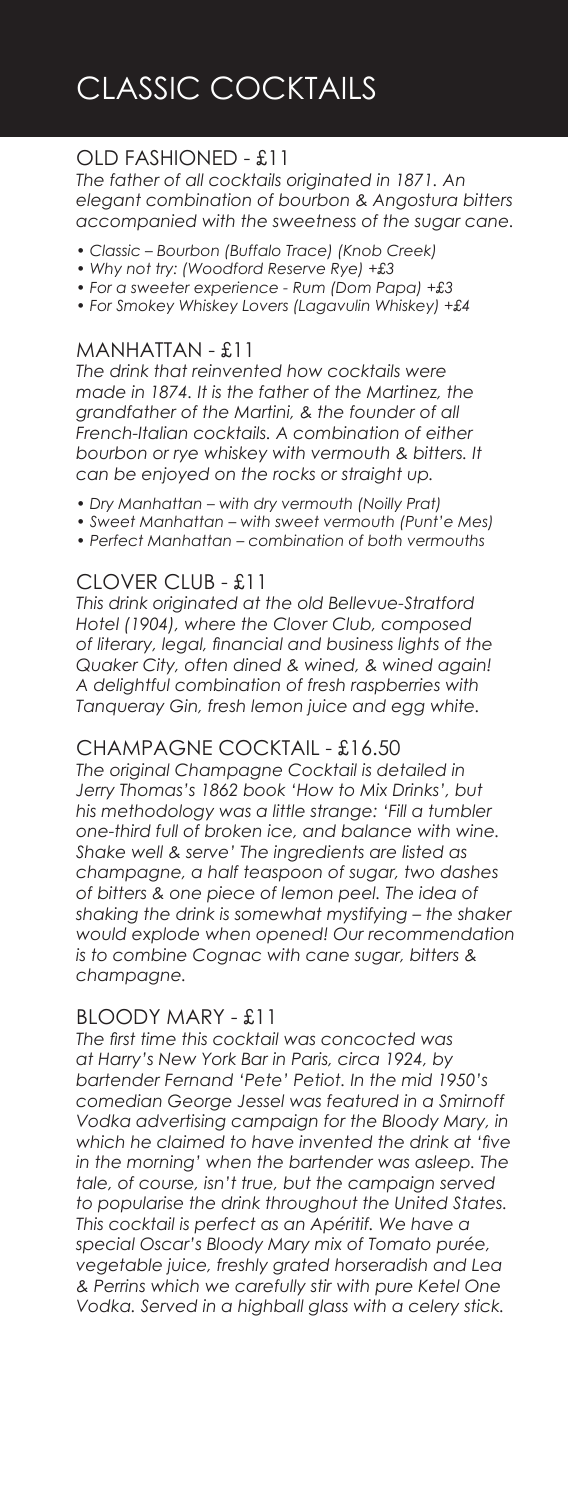# PISCO SOUR - £11

*Modern-day drinkers owe a debt of gratitude to Dale DeGroff for bringing this incredible drink to our attention. He found the drink on the menu at La Fonda Del Sol, New York in the late 1960's & says that the drink can be found on other drinks lists from the 1930's. A winning combination of non-aged Peruvian Brandy with fresh lemon juice, homemade sugar syrup & egg white.*

#### SIDE CAR - £11

*In the 'Fine Art of Mixing Drinks', David Embury claims that the Side Car was created during the First World War by a friend of his who travelled to his favourite 'little bistro' in Paris in the sidecar of a motorbike. One popular legend was that the bistro was actually Harry's New York Bar. This is a brilliant combination of Cognac, Cointreau (orange liqueur) & fresh lemon juice with a sugar-coated rim.*

# SINGAPORE SLING - £12.10

*The discussions about the original recipe for this drink are endless, although the truth may never be known. The Raffles Hotel in Singapore claims the Singapore Sling was first created by their bartender Ngiam Tong Boon in 1915. This long drink calls for a mixture of pineapple gin, cherry liqueur, fresh lime juice, bitters & fresh pineapple juice.*

# PEGU CLUB COCKTAIL - £11

*In Harry Craddock's 'The Savoy Cocktail Book' (1930), Craddock noted this to be: "The favourite cocktail of the Pegu Club, Burma, and one that has travelled, & is asked for, round the world". An easy, but elegant combination of gin, Cointreau (orange liqueur), fresh lime juice & bitters straight up in coupe glass.*

# MARGARITA - £11

*Daniel (Dany) Negrete created the drink for his girlfriend, Margarita, when he was the manager of the Garci Crespo Hotel in Puebla, Mexico, in 1936. Apparently Margarita liked to eat salt with whatever she drank, so the salted rim on the glass made it unnecessary for her to keep reaching into a salt bowl.*

*This popular cocktail combines 100% Blue Agave Tequila, Cointreau (orange liqueur) & fresh lime. It can be drunk with a salty rim or without (perhaps half/half), on the rocks or straight up.*

*• Tommy's Margarita – In this potion we substitute orange liqueur for Agave syrup.*

*• Peter's Margarita – Why not use Grand Marnier instead of sweeter Cointreau?*

# ROB ROY - £11

*Crockett's The Old Waldorf-Astoria Bar Book states that this drink was named after a Broadway show of the same name, so it's possible that it dates back to 1894, when Rob Roy, an operetta by Reginald De Koven, opened on the Great White Way. This Classic Cocktail contains a mixture of Scotch Whisky, Sweet Vermouth & bitters, served straight up with a Maraschino cherry.*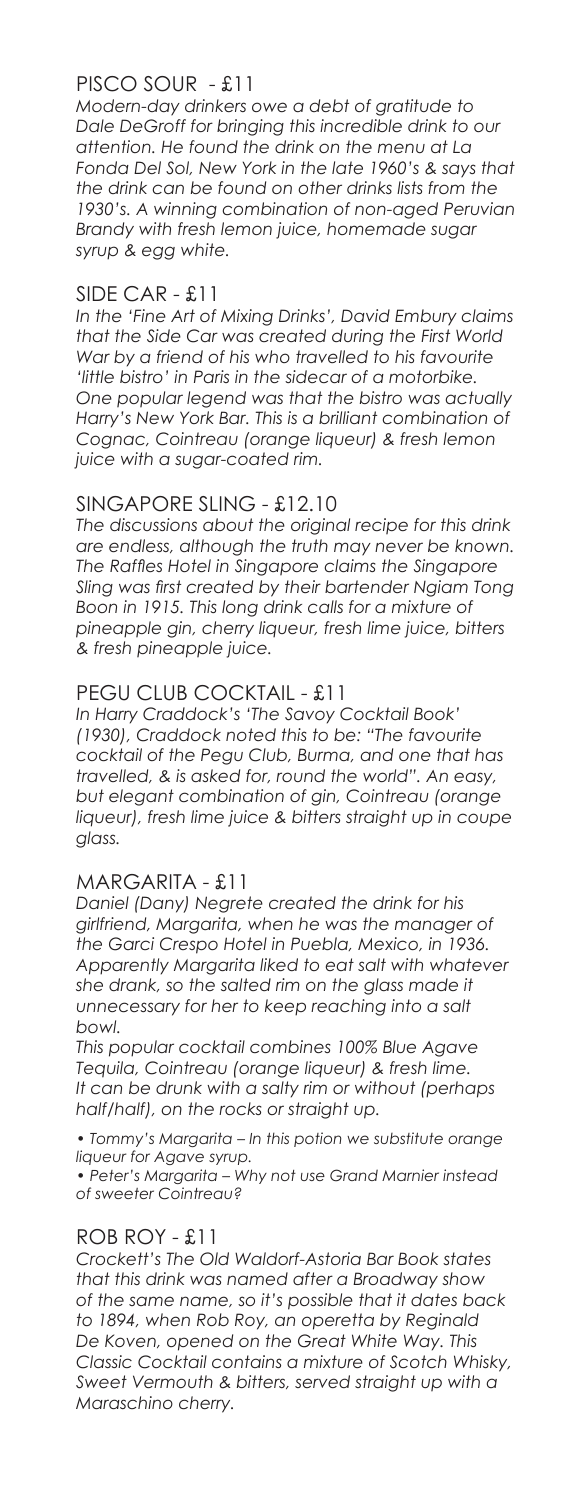#### MINT JULEP - £11

*While visiting England in 1845, William Trapier went to New College, Oxford & was entertained by the 'warden and fellows'. He was surprised to find out that nobody at New College knew how to make a Mint Julep & took it on himself to demonstrate. The drinks were so well received that ever since, on 1st June, Mint Juleps are served at New College & a seat there remains empty in case Trapier returns to join in the festivities. This is an amazingly simple, but strong combination of fresh mint leaves & bourbon, accompanied with a dash of simple syrup. Served in a Julep tin glass.*

#### MARTINI - £12.10

*We will never know with absolute certainty when the Martini was born, or who was its creator. The first Martinis were made with Old Tom (sweetened) gin, sweet vermouth, bitters, & Maraschino (cherry liqueur) & even when the Dry Martini came into being, circa 1906, it contained bitters as well as dry gin & dry vermouth. Orange bitters remained an ingredient in Dry Martinis right through to the 1930's. These days, many cocktails are known as Martinis even though they contain no gin (or even vodka) & vermouth is nowhere to be found in the recipe. These drinks are merely cocktails, but for one reason or another, during the cocktail craze of the 1990s they were dubbed Martinis. Martini, therefore, has become another word for a cocktail of any kind, just as long as it can be served in a Martini glass. Our patron's may choose either Gin or Vodka Martini, Wet or Dry Martini & with lemon twist, olive or cocktail onion.*

# SAZERAC - £12.10

*The Sazerac Company of New Orleans coined this cocktail in 1850 and says it was served at the Sazerac Coffee House in the French Quarter. Leon Lamothe was the bartender who first made the drink. Lamothe merely added the Absinthe component to the cocktail of brandy, sugar & Peychaud's Bitters that Peychaud himself is credited with serving as early as 1838. Sazerac's original recipe calls for Cognac, but you can have it with Rye Whiskey instead. It's accompanied with sugar & Peychaud's Bitters served in an Absinthe coated chilled glass.*

#### MAI TAI - £11

*This exotic cocktail was created in 1944 by 'trader' Vic Bergeron. He created it for his Hawaiian friends & one of them said "Mai Tai-Roa Ae". In Tahitian this means "Out of this world - The Best". And that was that. This cocktail is a superb combination with aged rum, Orgeat (almond) syrup, Cointreau & fresh lime juice.*

# DAIQUIRI - £11

*The Daiquiri was created in 1898, by a couple of Americans working in Cuba just after the Spanish-American War. It is said that the drink was made as a medicine to ward off malaria. This sour drink calls for fresh lime juice mixed with white rum, sugar syrup and elderflower topped up with Sicilian lemon tonic.*